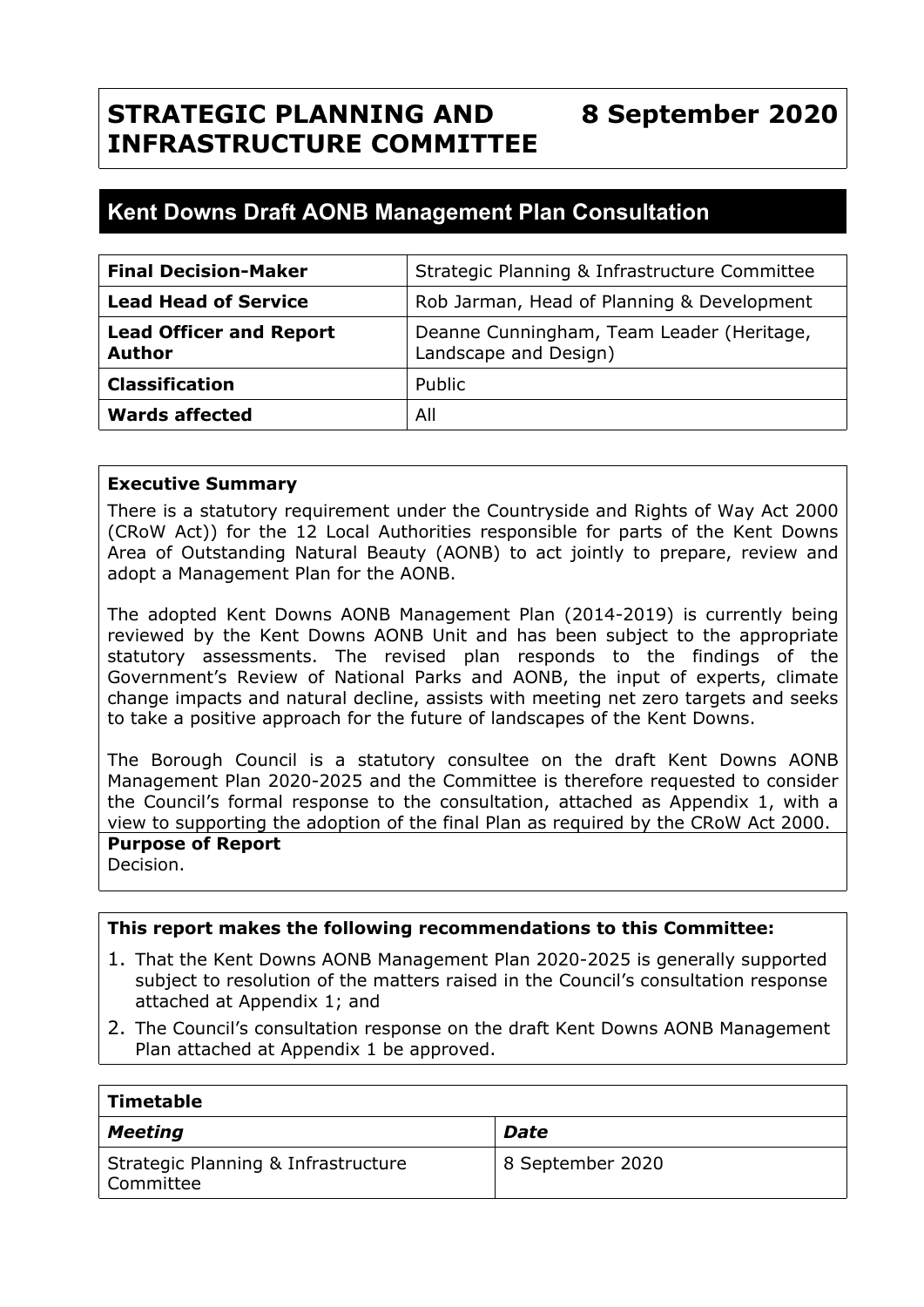# **Kent Downs Draft AONB Management Plan Consultation**

# **1. CROSS-CUTTING ISSUES AND IMPLICATIONS**

| <b>Issue</b>                                        | <b>Implications</b>                                                                                                                                                                                                                                                                                                                                                                                                          | Sign-off                                             |
|-----------------------------------------------------|------------------------------------------------------------------------------------------------------------------------------------------------------------------------------------------------------------------------------------------------------------------------------------------------------------------------------------------------------------------------------------------------------------------------------|------------------------------------------------------|
| <b>Impact on</b><br>Corporate<br><b>Priorities</b>  | The four Strategic Plan objectives are:<br><b>Embracing Growth and Enabling</b><br>Infrastructure<br>Safe, Clean and Green<br>٠<br><b>Homes and Communities</b><br>$\bullet$<br>A Thriving Place<br>We do not expect the recommendations<br>will by themselves materially affect<br>achievement of corporate priorities.<br>However, they will support the Council's<br>overall achievement of its aims as set out<br>above. | Rob Jarman<br>Head of<br>Planning and<br>Development |
| <b>Cross</b><br><b>Cutting</b><br><b>Objectives</b> | The four cross-cutting objectives are:<br>Heritage is Respected<br>$\bullet$<br>Health Inequalities are Addressed and<br>Reduced<br>Deprivation and Social Mobility is<br>Improved<br><b>Biodiversity and Environmental</b><br>Sustainability is respected<br>The report recommendation supports the<br>achievement of the above cross cutting<br>objectives through the Kent Downs AONB<br>Management Plan.                 | Rob Jarman<br>Head of<br>Planning and<br>Development |
| <b>Risk</b><br><b>Management</b>                    | No direct risk management implications arise<br>from this report.                                                                                                                                                                                                                                                                                                                                                            | Rob Jarman<br>Head of<br>Planning and<br>Development |
| <b>Financial</b>                                    | No direct financial implications arise from<br>this report.                                                                                                                                                                                                                                                                                                                                                                  | Section 151<br>Officer &<br>Finance<br>Team          |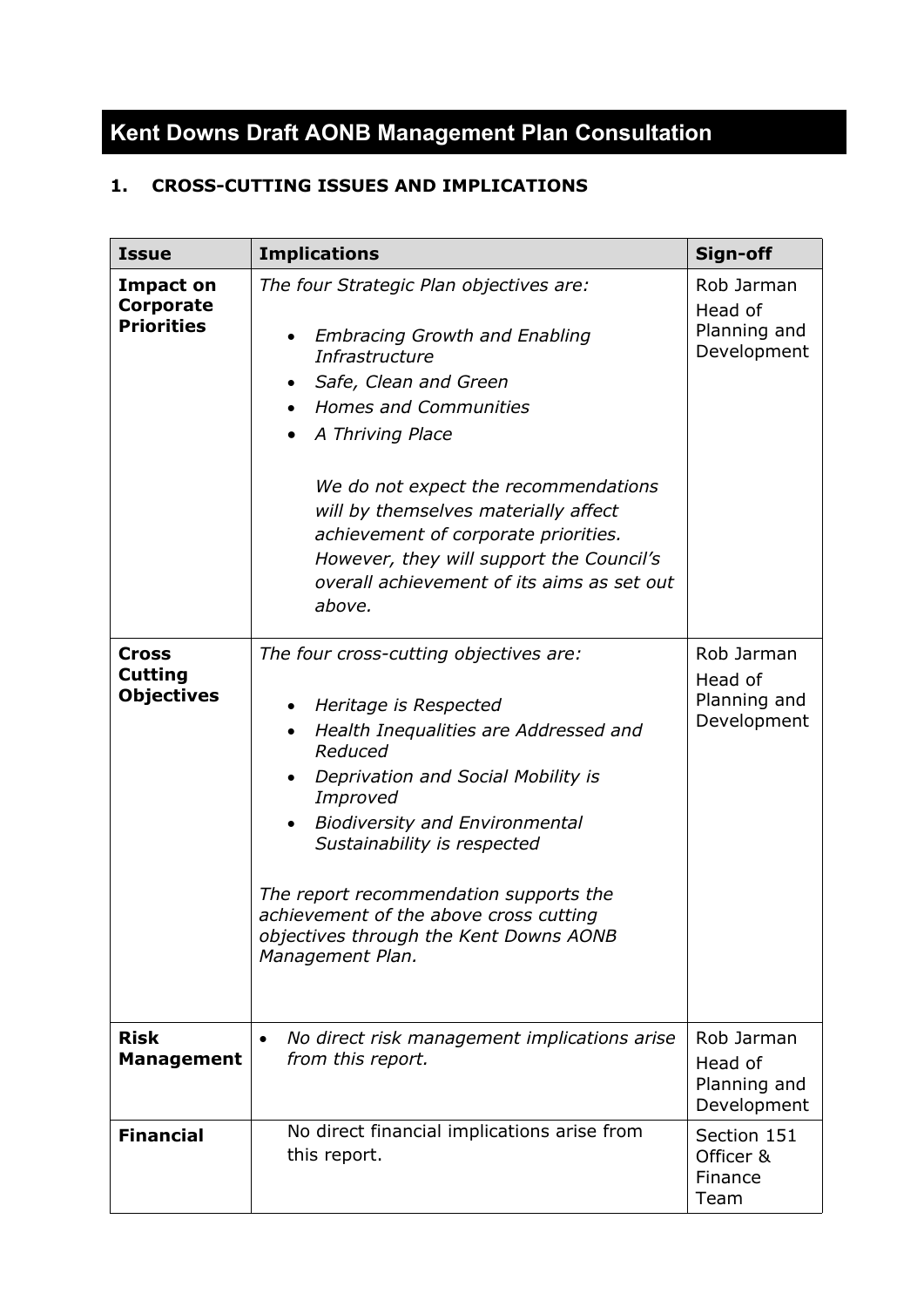| <b>Staffing</b>                                        | No direct staffing implications arise from this<br>$\bullet$<br>report.                                                              | Rob Jarman<br>Head of<br>Planning and<br>Development                              |
|--------------------------------------------------------|--------------------------------------------------------------------------------------------------------------------------------------|-----------------------------------------------------------------------------------|
| Legal                                                  | No direct legal implications arise from this<br>$\bullet$<br>report.                                                                 | Jo Smith<br>Senior<br>Planning<br>Lawyer<br>Mid Kent<br>Legal<br><b>Services</b>  |
| <b>Privacy and</b><br><b>Data</b><br><b>Protection</b> | No privacy and data protection implications<br>$\bullet$<br>have been identified.                                                    | Anna Collier<br>Policy and<br>Information<br>Manager                              |
| <b>Equalities</b>                                      | The recommendations do not propose a<br>$\bullet$<br>change in service therefore will not require<br>an equalities impact assessment | Anna Collier<br>Policy &<br>Information<br>Manager                                |
| <b>Public</b><br><b>Health</b>                         | We recognise that the recommendations will<br>$\bullet$<br>not negatively impact on population health<br>or that of individuals.     | [Public<br>Health<br>Officer]                                                     |
| <b>Crime and</b><br><b>Disorder</b>                    | No crime and disorder implications arise from<br>$\bullet$<br>this report.                                                           | Rob Jarman<br>Head of<br>Planning and<br>Development                              |
| <b>Procurement</b>                                     | No procurement implications arise from this<br>report.                                                                               | Rob Jarman<br>Head of<br>Planning and<br>Development<br>& Section<br>151 Officer] |

# 2. **INTRODUCTION AND BACKGROUND**

- 2.1 There is a statutory responsibility under the Countryside and Rights of Way Act (CROW Act) 2000 (sections 89 and 90) for Local Authorities to act jointly to prepare, adopt and subsequently review AONB Management Plans at intervals of not more than five years.
- 2.2 The review of the Kent Downs AONB Management Plan 2014-2019 is now outside of the statutory time frame. Initial delays occurred because during the review process questions were raised about fundamental issues relating to the context in which the plan was being written and whether the plan was in line with current guidance. The specific concern was whether the plan strayed too far into seeking to be determinative of planning and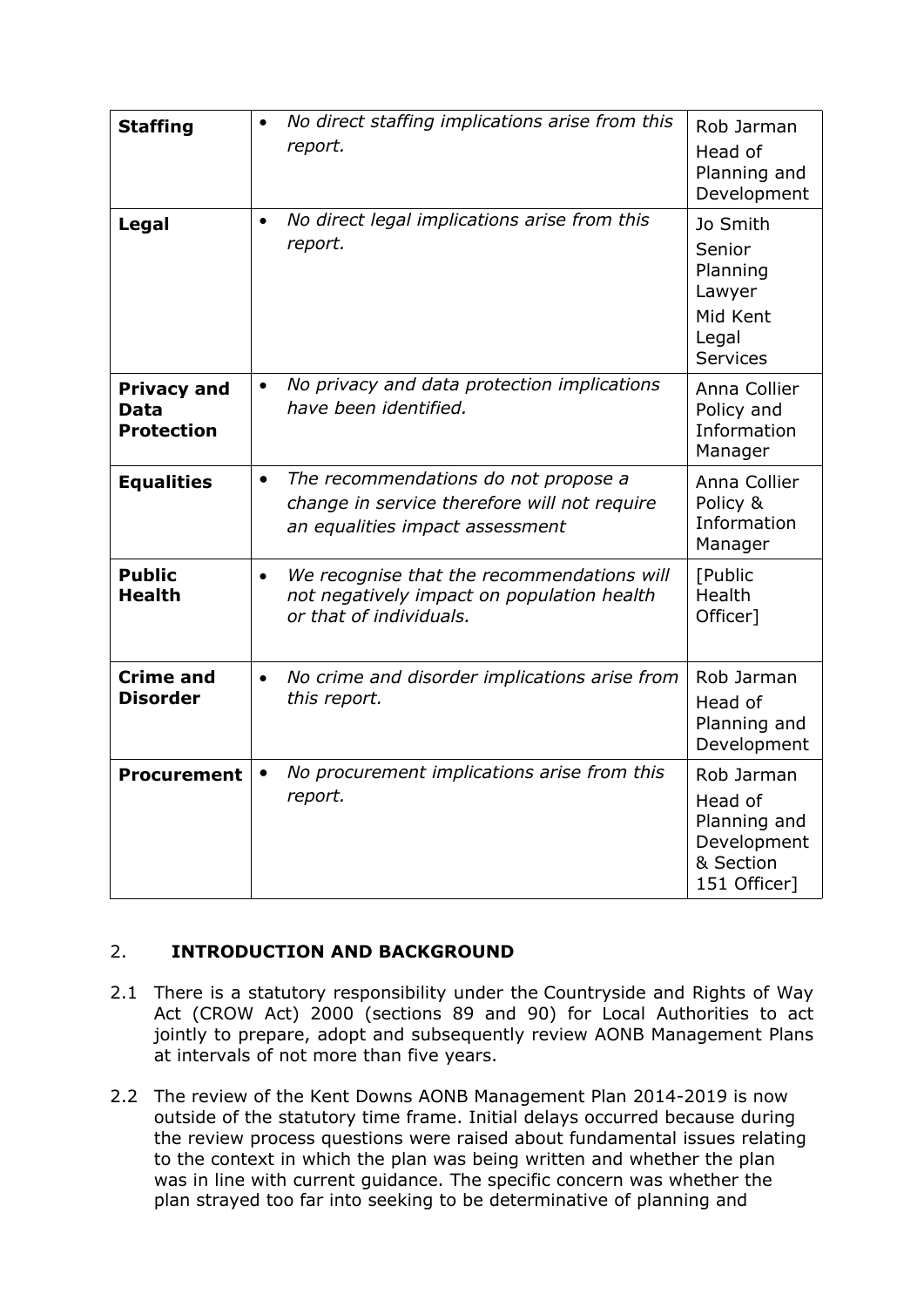development management issues, and whether it should contain 'policies'. Advice was therefore sought from both Natural England and Defra. Following this, the impact of Covid-19 has delayed things further.

- 2.3 In the meantime the current AONB Management Plan (2014-2019) remains in place until the new version has been reviewed, revised and adopted.
- 2.4 The AONB Management Plan belongs to the relevant Local Authorities and the AONB Unit assists in taking forward its preparation and review. The support of constituent Local Authorities is needed, particularly with regard to feedback on the consultation draft.
- 2.5 It is important that during the consultation each Local Authority is aware of its responsibilities, the plan, its statutory status and the process and timetable for the review.
- 2.6 The deadline for the consultation responses is 7 September 2020 but, because of the cycle for SPI Committee, it has been agreed that the consultation period can be extended for a short time to enable the Council to make its response.
- 2.7 The draft Plan is subject to a Strategic Environmental Assessment, Sustainability Appraisal and Habitat Regulations Assessment.
- 2.8 All Local Authorities have to adopt the same plan, so if any one of them requires a late stage amendment, the whole adoption process will need to start again.
- 2.9 Once the current consultation responses have been compiled, the Kent Downs AONB Joint Advisory Committee (JAC) will consider the consultation responses at its next meeting. The timetable is for the second draft of the Management Plan to be considered by the JAC in October. The final Plan should be available in November ready for the final adoption process, which is expected to take 3-4 months, with the anticipated adoption date being the end of March 2021. There is still some uncertainty about the publication of the Government's response to the Review of National Parks and AONBs and whether it will affect the timetable. If it is published before adoption there may be a need for minor changes to the Plan to ensure consistency but it is not anticipated that it will be a particular problem.
- 2.10 The revisions include making the Plan fit for the rapidly changing context and drawing on new evidence from the Government's Review of AONBs and National Parks. The Plan responds to:
	- The national guidance and legislation for the preparation and review of AONB Management Plans.
	- The findings of a wide ranging public and stakeholder consultation and engagement programme.
	- The Government's 25 Year Environment Plan
	- Expected EU exit and seeks to be fit for post exit Environmental Land Management Systems and the expected Agriculture and Environment Acts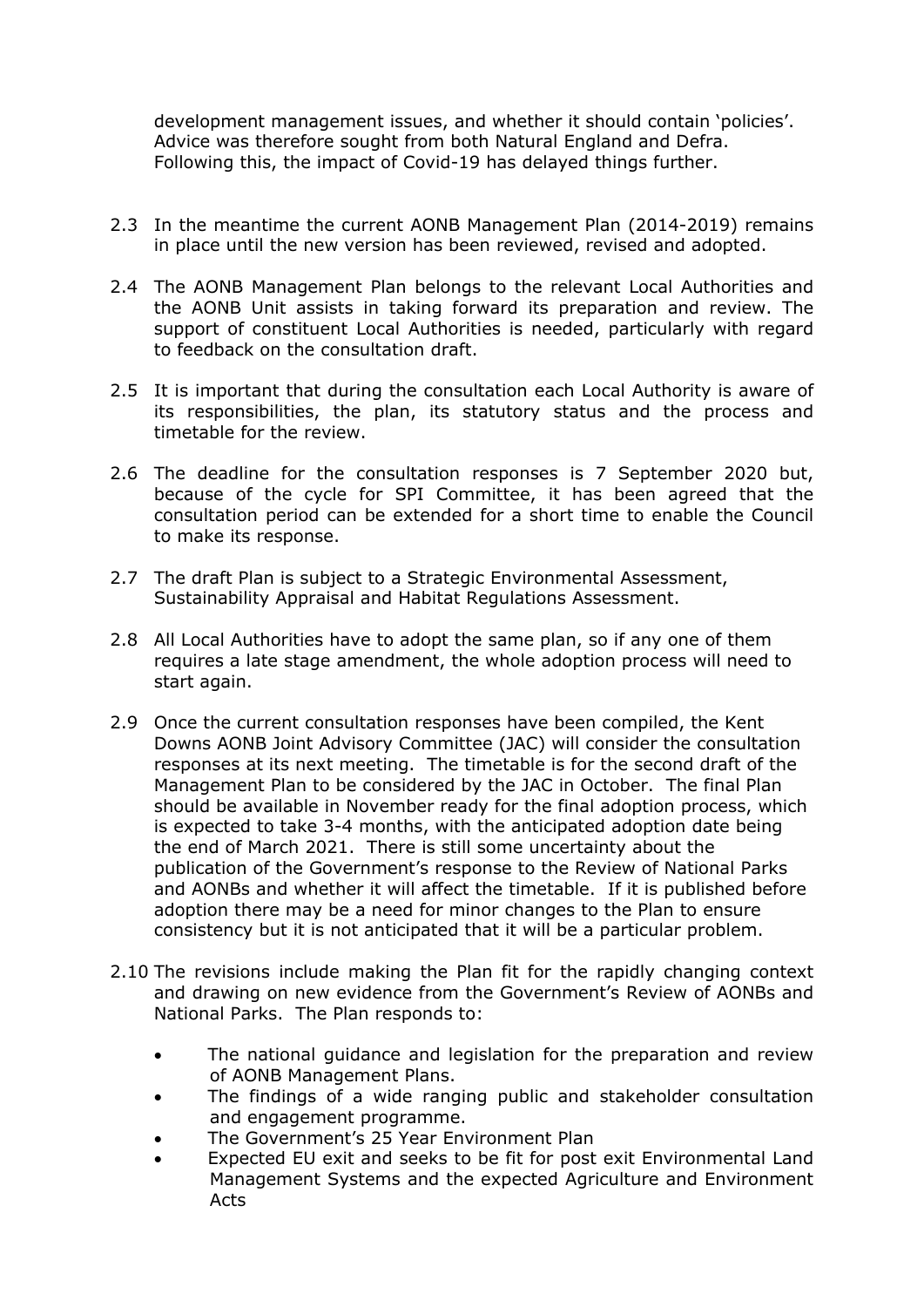- Biodiversity and environmental net gain
- The stronger emphasis in policy on the natural capital and ecosystems services approach
- Responding to the Climate and Environment declarations of many of the Local Authority partners
- Being fit to accommodate the findings of the Government's Landscape Review
- Responding to the findings of the Kent Growth and Infrastructure Framework, Environment Strategy and Draft Biodiversity Strategy.
- Being fit to accommodate the findings of the National Tree Strategy
- Aligning with the plans and policies of Local Authority and Defra family partners
- Providing relevant, up to date evidence and principles to assist Local Authorities in their functions.
- 2.11 The draft Management Plan is considered to be acceptable in principle subject to minor amendments and clarifications as noted in the Council's consultation response attached at Appendix 1. If the issues remain essentially unchanged from the 2016-2019 Management Plan and no further comments have been made and there is no obligation to complete all sections of the consultation questionnaire.

# **3. AVAILABLE OPTIONS**

- 3.1 Option A: To not make representation on the Kent Downs AONB Management Plan. The consultation is being run in accordance with the requirements of national legislation, but there is no requirement for the Council to submit a response. However, to follow this option means that the Council's overall view is not asserted. This approach could compromise the Council's ability to agree to adopt the Plan within necessary timescales and cause it to frustrate the process.
- 3.2 Option B: To approve the Borough Council's representation on the Kent Downs AONB Management Plan, attached at Appendix 1.

### **4. PREFERRED OPTION AND REASONS FOR RECOMMENDATIONS**

4.1 Option B is recommended. This option affords an opportunity to inform the Kent Downs AONB Management Plan and will help to ensure that its adoption is timely and expedient.

### **5. RISK**

5.1 The risks associated with this proposal, including the risks if the Council does not act as recommended, have been considered in line with the Council's Risk Management Framework. That consideration is shown in this report at sections 3 and 4.